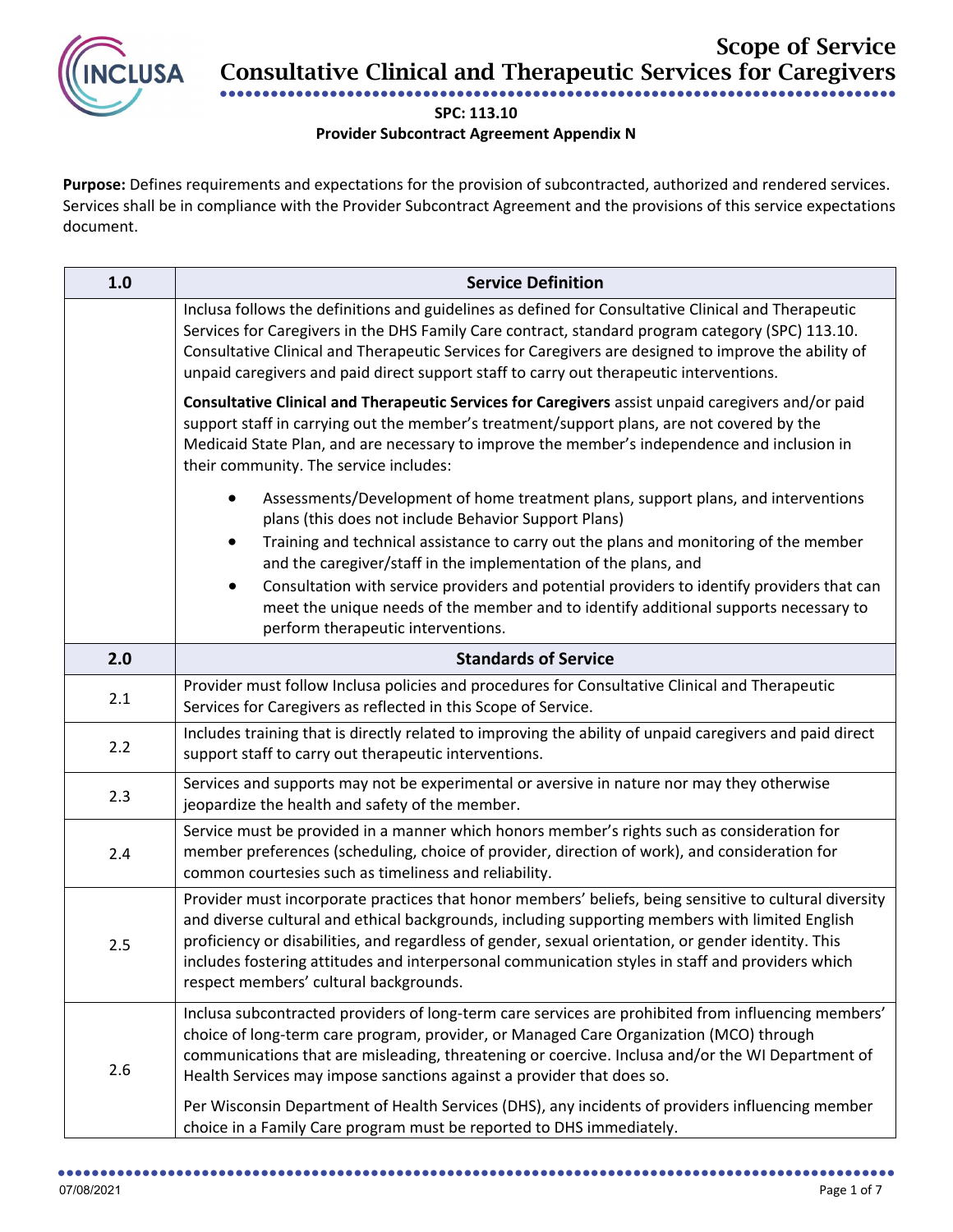| 3.0 | <b>Service Description</b>                                                                                                                                                                                                                                                                                                                                                                                                                                                                                                                                                                                                                                                                                                                                                                                                                                                                                                                                                                                                                                                                                                                                                                                                                                                                                                                                                                                                                                                                                                       |
|-----|----------------------------------------------------------------------------------------------------------------------------------------------------------------------------------------------------------------------------------------------------------------------------------------------------------------------------------------------------------------------------------------------------------------------------------------------------------------------------------------------------------------------------------------------------------------------------------------------------------------------------------------------------------------------------------------------------------------------------------------------------------------------------------------------------------------------------------------------------------------------------------------------------------------------------------------------------------------------------------------------------------------------------------------------------------------------------------------------------------------------------------------------------------------------------------------------------------------------------------------------------------------------------------------------------------------------------------------------------------------------------------------------------------------------------------------------------------------------------------------------------------------------------------|
| 3.1 | <b>Consultative Clinical and Therapeutic Services for Caregivers - SPC: 113.10</b>                                                                                                                                                                                                                                                                                                                                                                                                                                                                                                                                                                                                                                                                                                                                                                                                                                                                                                                                                                                                                                                                                                                                                                                                                                                                                                                                                                                                                                               |
|     | This service includes the provision of training for caregivers/staff that are or will be serving members<br>with complex needs (beyond routine care.) For example, when an individual with complex needs is<br>relocating from one of the State Centers for the Intellectually Disabled, this service could be used to<br>train caregivers/staff on the behavioral support plans necessary for community integration.                                                                                                                                                                                                                                                                                                                                                                                                                                                                                                                                                                                                                                                                                                                                                                                                                                                                                                                                                                                                                                                                                                            |
| 3.2 | Excludes training in member self-advocacy or caregiver advocacy on behalf of a member, which are                                                                                                                                                                                                                                                                                                                                                                                                                                                                                                                                                                                                                                                                                                                                                                                                                                                                                                                                                                                                                                                                                                                                                                                                                                                                                                                                                                                                                                 |
|     | covered under consumer education and training.<br>This service may not duplicate any service that is provided under another service category or                                                                                                                                                                                                                                                                                                                                                                                                                                                                                                                                                                                                                                                                                                                                                                                                                                                                                                                                                                                                                                                                                                                                                                                                                                                                                                                                                                                  |
| 3.3 | through the Medicaid State Plan.                                                                                                                                                                                                                                                                                                                                                                                                                                                                                                                                                                                                                                                                                                                                                                                                                                                                                                                                                                                                                                                                                                                                                                                                                                                                                                                                                                                                                                                                                                 |
| 3.4 | Assessments/Development of home treatment plans, support plans, and interventions plans (this<br>does not include Behavior Support Plans).<br>A Functional Assessment will be facilitated by the provider agency and will include:<br>Interviews with the participant, team leaders, staff, guardian, and professionals across<br>$\bullet$<br>settings.<br>A review of background information<br>٠<br>Evaluation of interviews to examine function of behavior.<br>$\bullet$<br>The identification and assessment of previously used strategies for effectiveness.<br>$\bullet$<br>The identification of staff/caregiver training needs.<br>$\bullet$<br>The collection of data on behaviors to establish a baseline.<br>$\bullet$<br>Development of a home treatment plan, support plan and/or intervention plan. These plans<br>$\bullet$<br>should incorporate prevention procedures, identify replacement behaviors, describe how<br>staff/caregivers should intervene in a behavioral situation and identify desired fading<br>procedures if necessary.                                                                                                                                                                                                                                                                                                                                                                                                                                                                    |
| 3.5 | Training and technical assistance to carry out the plans and monitoring of the member and the<br>caregiver/staff in the implementation of the plans.<br>The provider agency will identify training needs and outline a training plan for staff/unpaid<br>caregivers.<br>Training will include instruction about treatment regimens and other services included in<br>$\bullet$<br>the member's care plan, use of equipment specified in the service plan and guidance, as<br>necessary, to safely maintain the member in the community. Training must be aimed at<br>assisting the unpaid caregiver/staff in meeting the needs of the member.<br>This service includes on-line or in-person training, conferences, or resource material on the<br>specific disabilities, illnesses, conditions that affect the member of whom they care. The<br>purpose of the training is for the caregiver to learn more about member's condition, what<br>to expect and how to provide the best care for someone with that specific condition.<br>Training includes the costs of registration and training fees associated with formal<br>instruction in areas relevant to the needs identified in the member's care plan.<br>This service excludes payment for lodging and meal expenses incurred while attending a<br>training event or conference.<br>Following the completion of identified training, the provider agency will provide<br>consultation/follow up 1-2 times per month to examine plan implementation and<br>effectiveness. |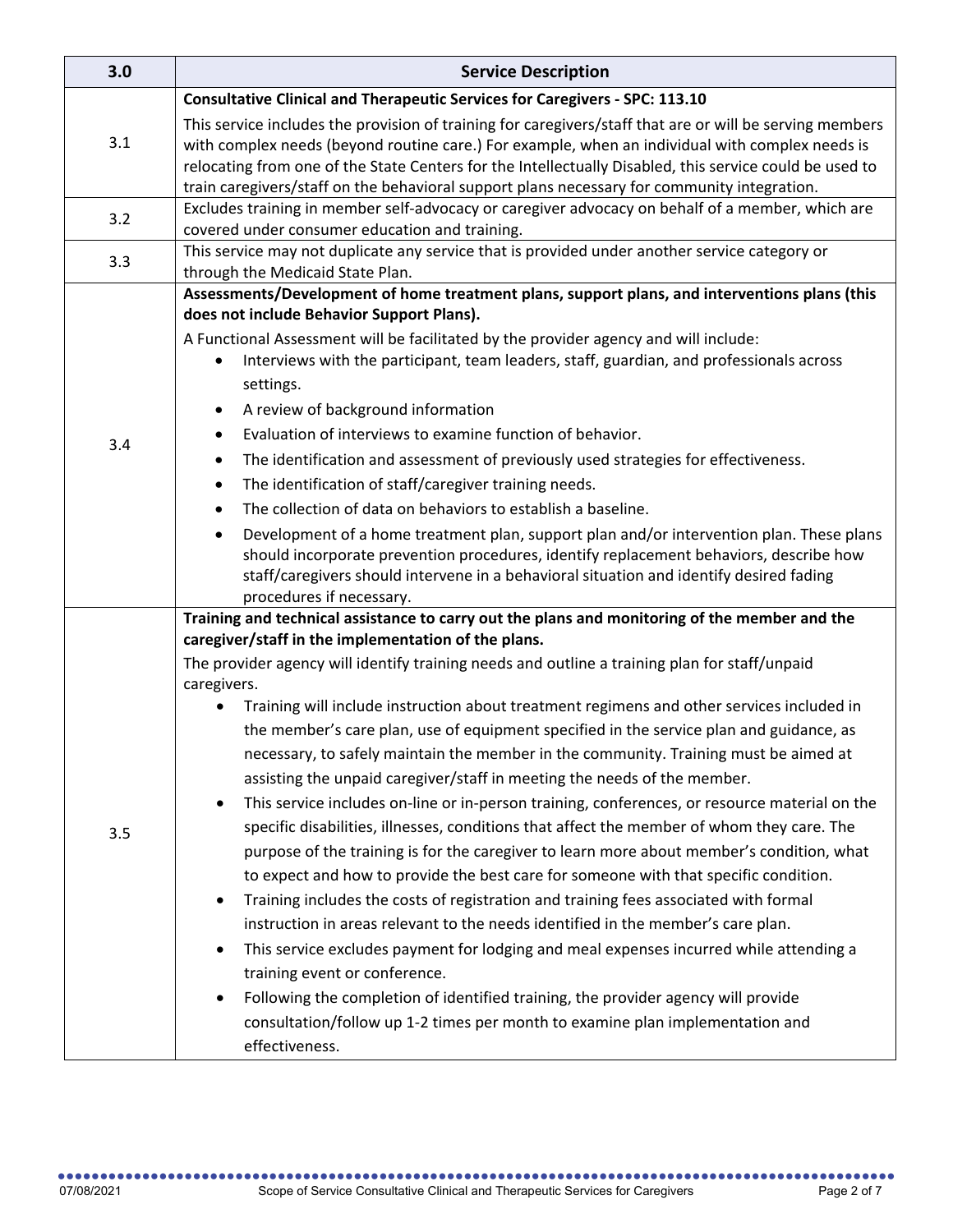| 3.6 | Consultation with service providers and potential providers to identify providers that can meet the<br>unique needs of the member and to identify additional supports necessary to perform therapeutic<br>interventions.                                                                                                                                                                                                                                                                                                                                                                                           |
|-----|--------------------------------------------------------------------------------------------------------------------------------------------------------------------------------------------------------------------------------------------------------------------------------------------------------------------------------------------------------------------------------------------------------------------------------------------------------------------------------------------------------------------------------------------------------------------------------------------------------------------|
|     | At times, the provider agency may be asked to assist with identifying an appropriate placement for a<br>member.                                                                                                                                                                                                                                                                                                                                                                                                                                                                                                    |
| 4.0 | <b>Units of Service and Reimbursement Guidelines</b>                                                                                                                                                                                                                                                                                                                                                                                                                                                                                                                                                               |
|     | Consultative Clinical and Therapeutic Services for Caregivers - SPC: 113.10                                                                                                                                                                                                                                                                                                                                                                                                                                                                                                                                        |
|     | Services are billed with the indicated SPC and procedure code as defined in the Provider Subcontract<br>Agreement, Appendix A.                                                                                                                                                                                                                                                                                                                                                                                                                                                                                     |
| 4.1 | Assessment/Plan Development Services are billed as a one-time all-inclusive rate.                                                                                                                                                                                                                                                                                                                                                                                                                                                                                                                                  |
|     | Training, Technical Assistance and Consultation Services are billed in quarter hour increments with a<br>minimum billing of 1 hour (60 minutes).                                                                                                                                                                                                                                                                                                                                                                                                                                                                   |
|     | Travel time to and from the caregiver may not be billed separately, this time is considered covered<br>within the direct time reimbursement.                                                                                                                                                                                                                                                                                                                                                                                                                                                                       |
| 4.2 | Any mileage costs for the assessment, training, technical assistance or consultative services are<br>included in the reimbursement rate. If travel time to the member's home or meeting location will<br>exceed 15 minutes, the Inclusa team may authorize additional time in quarter hour increments.                                                                                                                                                                                                                                                                                                             |
| 4.3 | A standard hour of reimbursement includes: 50 minutes of face-to-face time with the member or<br>caregiver and 10 minutes for documentation and collaboration with the Inclusa team or other<br>appropriate providers.                                                                                                                                                                                                                                                                                                                                                                                             |
| 4.4 | <b>Remote Waiver Services and Interactive Telehealth</b><br>Provider must include modifier 95 when submitting claims for services that are delivered remotely or<br>through telehealth.                                                                                                                                                                                                                                                                                                                                                                                                                            |
| 5.0 | <b>Staff Qualifications and Training</b>                                                                                                                                                                                                                                                                                                                                                                                                                                                                                                                                                                           |
| 5.1 | Caregiver Background Checks - Providers will comply with all applicable standards and/or<br>regulations related to caregiver background checks and comply with Appendix H from the Inclusa<br>Subcontract Agreement.                                                                                                                                                                                                                                                                                                                                                                                               |
| 5.2 | Agencies will ensure that training staff possess skills and knowledge that typically would be acquired<br>through:<br>Training on the population being served<br>Training on the provision of the services being provided<br>Applicable regulatory/licensure training requirements are met for all staff<br>Training on the scope of services necessary<br>Training of rights and confidentiality (HIPAA)<br>Training of prevention of exploitation, emotional, verbal, physical, and sexual abuse<br>Knowledge in the adaptation of specialized equipment and in the modifications of the<br>member environments. |
| 5.3 | Provider agency must orient and train their staff on the Family Care Program, Inclusa, and<br>Commonunity™, the trademarked care management model of Inclusa. Support materials regarding<br>the Family Care Program and Commonunity <sup>™</sup> are available on the Inclusa website at<br>www.inclusa.org                                                                                                                                                                                                                                                                                                       |
| 5.4 | Staff shall be trained in recognizing abuse and neglect and reporting requirements.                                                                                                                                                                                                                                                                                                                                                                                                                                                                                                                                |
| 5.5 | Individual counselors must have current state licensure or certification in their fields of practice.<br>Counseling agencies must comply with Wis. Admin. Code DHS 61.35                                                                                                                                                                                                                                                                                                                                                                                                                                           |
| 5.6 | In order for a provider to be considered a Behavior Specialist or Qualified Behavior Specialist they<br>must meet all of the criteria below.<br>has worked in the Intellectually/Developmentally Disabled (IDD) field for 5 years or more,<br>$\bullet$<br>two of which were at a professional level in a position that addressed challenging behavior<br>or who worked in a related field (e.g. mental health);                                                                                                                                                                                                   |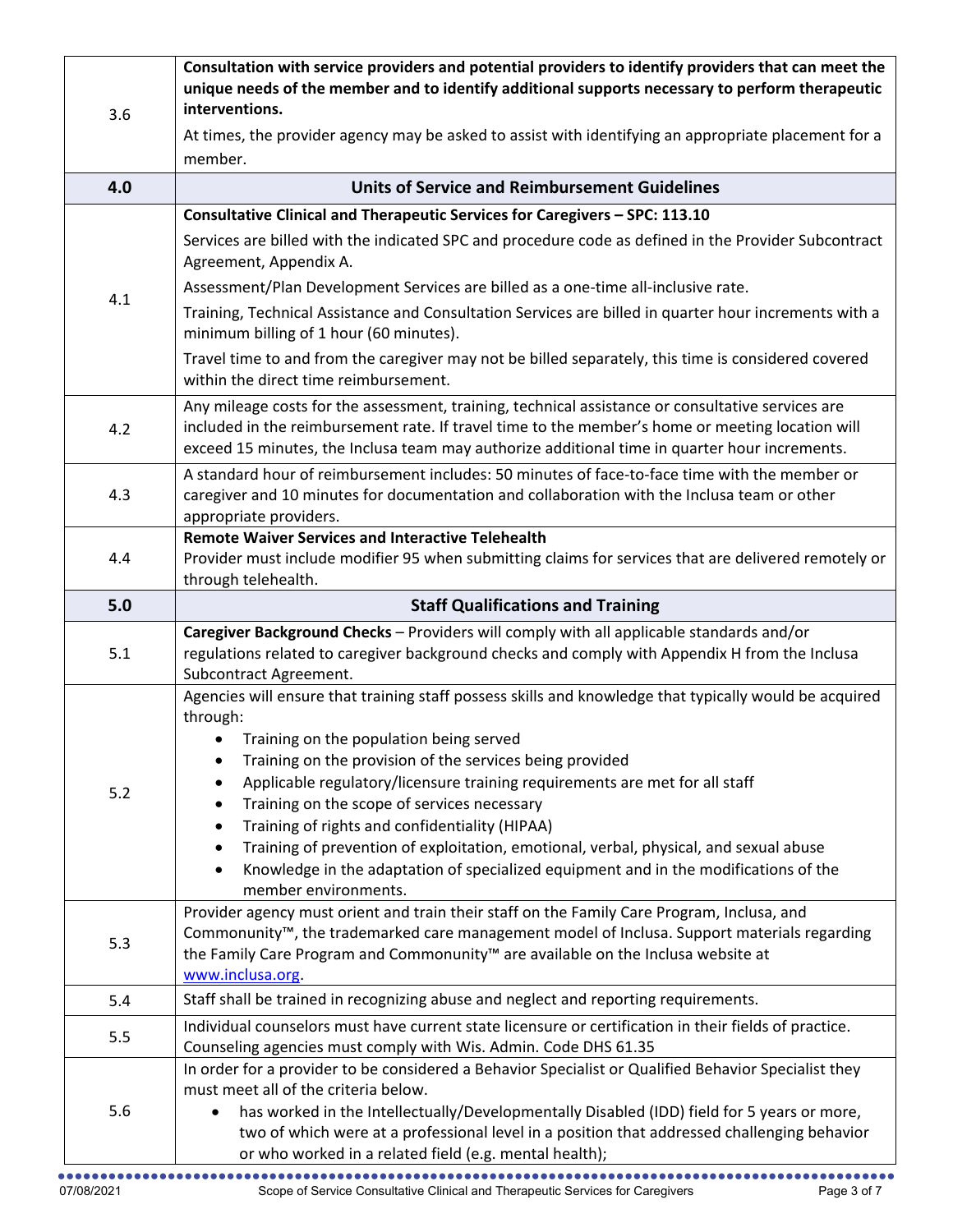|     | has an appropriate BA/BS level degree, master's degree, other advanced degree above the<br>$\bullet$<br>level of masters or equivalent experience in a field related to human services such as<br>psychology, social work, behavioral, disabilities or rehabilitation psychology;                                                                                                                                                                       |
|-----|---------------------------------------------------------------------------------------------------------------------------------------------------------------------------------------------------------------------------------------------------------------------------------------------------------------------------------------------------------------------------------------------------------------------------------------------------------|
|     | has received training in behavioral psychology, positive behavior support, behavioral<br>$\bullet$<br>approaches/learning styles and other relevant areas.                                                                                                                                                                                                                                                                                              |
| 6.0 | <b>Supervision and Staff Adequacy</b>                                                                                                                                                                                                                                                                                                                                                                                                                   |
| 6.1 | The provider agency shall maintain adequate staffing to meet the needs of members referred by<br>Inclusa and accepted by the agency for service.                                                                                                                                                                                                                                                                                                        |
| 6.2 | Provider agency will ensure:<br>Staff provide services in a timely and professional manner.<br>Performance issues with staff are addressed promptly and Inclusa teams are kept informed<br>$\bullet$<br>about significant issues that affect the Inclusa member.<br>Provider staff are working collaboratively and communicating effectively with Inclusa staff                                                                                         |
| 6.3 | Provider will ensure staff have appropriate credentials for the service provided.                                                                                                                                                                                                                                                                                                                                                                       |
| 7.0 | <b>Service Referral and Authorization</b>                                                                                                                                                                                                                                                                                                                                                                                                               |
| 7.1 | The Inclusa team will provide a written service referral form to the provider agency which specifies<br>the expected outcomes, amount, frequency and duration of services.                                                                                                                                                                                                                                                                              |
| 7.2 | The provider agency will notify the Inclusa team within 7 business days of receiving a referral<br>regarding the ability to accept the member for services. If the referral is accepted, notification should<br>also include the anticipated start date.<br>The provider agency must continue to report status of an open referral on a weekly basis to the<br>Inclusa team until the referral is filled.                                               |
| 7.3 | The Inclusa team will issue a new written referral form when the tasks assigned, amount, frequency<br>or duration of the service changes.                                                                                                                                                                                                                                                                                                               |
| 7.4 | The provider agency will retain copies of the referral forms in the agency file as proof of<br>authorization.                                                                                                                                                                                                                                                                                                                                           |
|     | <b>Authorizations for Member Services</b>                                                                                                                                                                                                                                                                                                                                                                                                               |
| 7.5 | The Inclusa Provider Portal is used by providers to obtain information about current authorizations.<br>In addition, the provider must use the portal to acknowledge all new authorizations. The provider<br>agency is responsible for ensuring that only currently employed and authorized staff have access to<br>the provider portal, and for using the member authorization information available on the portal to<br>bill for services accurately. |
|     | For authorization needs such as new authorizations, additional units, or missing authorizations,<br>during normal Inclusa business hours (8:00 a.m. to 4:30 p.m.) the provider should contact the Inclusa<br>team (Community Resource Coordinator or Health and Wellness Coordinator).                                                                                                                                                                  |
|     | If your authorization request is an emergent need impacting the member's health and safety and you<br>cannot reach the Inclusa team:<br>During Inclusa business hours - call 877-622-6700 and press 0 for assistance.<br>$\bullet$                                                                                                                                                                                                                      |
|     | After Inclusa business hours - call 877-622-6700 and press 9 to be connected to our<br>$\bullet$<br>after-hours support.                                                                                                                                                                                                                                                                                                                                |
|     | Questions regarding billing or claims for current Consultative Clinical and Therapeutic Services for<br>Caregivers authorizations and requests for Provider Portal assistance should be directed to the<br>Inclusa SHC-SDS-Home Health Support Team at ACS-SHC-SDS-HomeHealth@inclusa.org or<br>888-544-9353, ext. 7.                                                                                                                                   |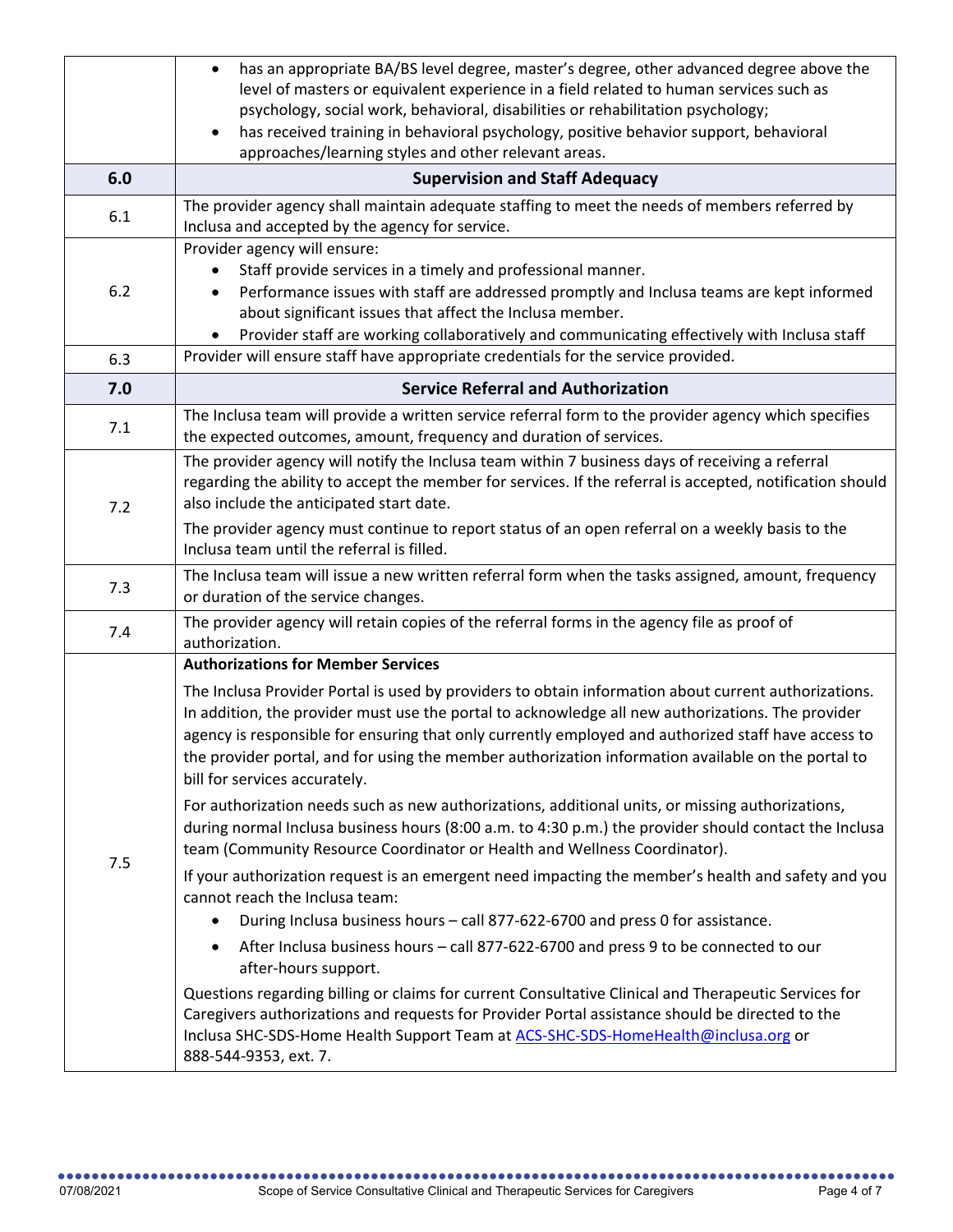|     | <b>Remote Waiver Services and Interactive Telehealth</b>                                                                                                                                                                                                                                                                                                                                                                                                                                                                                                                                                                                                                                                                                                                                                                                           |
|-----|----------------------------------------------------------------------------------------------------------------------------------------------------------------------------------------------------------------------------------------------------------------------------------------------------------------------------------------------------------------------------------------------------------------------------------------------------------------------------------------------------------------------------------------------------------------------------------------------------------------------------------------------------------------------------------------------------------------------------------------------------------------------------------------------------------------------------------------------------|
|     | Provider may not require members to receive a service via interactive telehealth or remotely if in-                                                                                                                                                                                                                                                                                                                                                                                                                                                                                                                                                                                                                                                                                                                                                |
|     | person service is an option.                                                                                                                                                                                                                                                                                                                                                                                                                                                                                                                                                                                                                                                                                                                                                                                                                       |
|     | 1. Remote Waiver Services                                                                                                                                                                                                                                                                                                                                                                                                                                                                                                                                                                                                                                                                                                                                                                                                                          |
|     | Remote waiver services are waiver services delivered using audiovisual communication<br>technology that permits 2-way, real-time, interactive communications between a provider<br>and a member. Remote waiver services do not include communications delivered solely by<br>audio-only telephone, facsimile machine, or electronic mail. The IDT cannot require the use<br>of remote services to authorize the service.                                                                                                                                                                                                                                                                                                                                                                                                                           |
|     | The IDT must first determine the service is necessary to support an outcome by using the<br>RAD or other Department approved alternative and then determine whether it can be<br>authorized remotely.                                                                                                                                                                                                                                                                                                                                                                                                                                                                                                                                                                                                                                              |
| 7.6 | To authorize a waiver service for remote delivery, the IDT must:                                                                                                                                                                                                                                                                                                                                                                                                                                                                                                                                                                                                                                                                                                                                                                                   |
|     | Determine that the service can be delivered remotely with functional equivalence to<br>а.<br>face to face as the in-person service. Functional equivalence exists when a there is no<br>reduction in quality, safety, or effectiveness of the in-person service because it is<br>delivered by using audiovisual telecommunication technology.<br>b. Obtain informed consent from the member to receive the service remotely.<br>Determine that the member has the proper equipment and connectivity to participate in<br>c.<br>the service remotely. The MCO is not required to provide the proper equipment and<br>connectivity to enable the member to access the service remotely.                                                                                                                                                              |
|     | 2. State Plan Services via Interactive Telehealth                                                                                                                                                                                                                                                                                                                                                                                                                                                                                                                                                                                                                                                                                                                                                                                                  |
|     | Interactive telehealth is telehealth delivered using multimedia communication technology<br>that permits 2-way, real-time, interactive communications between a certified provider of<br>Medical Assistance at a distant site and the Medical Assistance recipient or the recipient's<br>provider.                                                                                                                                                                                                                                                                                                                                                                                                                                                                                                                                                 |
| 8.0 | <b>Communication, Documentation and Reporting Requirements</b>                                                                                                                                                                                                                                                                                                                                                                                                                                                                                                                                                                                                                                                                                                                                                                                     |
| 8.1 | Inclusa communicates with providers regularly in the following formats:<br>Vendor forums<br>$\bullet$<br>Mass notifications via email, fax, or mail<br>Notices for expiring credentialing<br>Notices are sent to providers via email when the provider has email available to ensure timeliness of<br>communication.<br>Provider agencies are required to ensure that Inclusa Community Resources/Provider Relations<br>(CR/PR) staff, Inclusa teams, guardians and other identified members of the interdisciplinary team<br>for a member have accurate and current provider contact information to include address, phone<br>numbers, fax numbers, and email addresses.<br>Providers can update their information by contacting Provider Relations at 877-622-6700 (select<br>Option 2, then Option 3) or <b>ProviderRelations@inclusa.org</b> . |
|     | The provider agency shall report to the Inclusa team whenever:                                                                                                                                                                                                                                                                                                                                                                                                                                                                                                                                                                                                                                                                                                                                                                                     |
| 8.2 | 1. There is a change in service provider<br>The member/caregiver or provider is not available for scheduled services (within 24 hours<br>2.<br>unless an alternate date is scheduled between provider and member)                                                                                                                                                                                                                                                                                                                                                                                                                                                                                                                                                                                                                                  |
| 8.3 | Providers will notify MCO of formal complaints or grievances received from MCO members within 48<br>hours of receipt. Written notification of completed complaint investigations will be forwarded to the<br>Inclusa interdisciplinary team.                                                                                                                                                                                                                                                                                                                                                                                                                                                                                                                                                                                                       |
| 8.4 | Inclusa interdisciplinary team will receive timely, accurate, and comprehensive information relating<br>to the services provided (e.g. treatment plans, progress notes, etc.).                                                                                                                                                                                                                                                                                                                                                                                                                                                                                                                                                                                                                                                                     |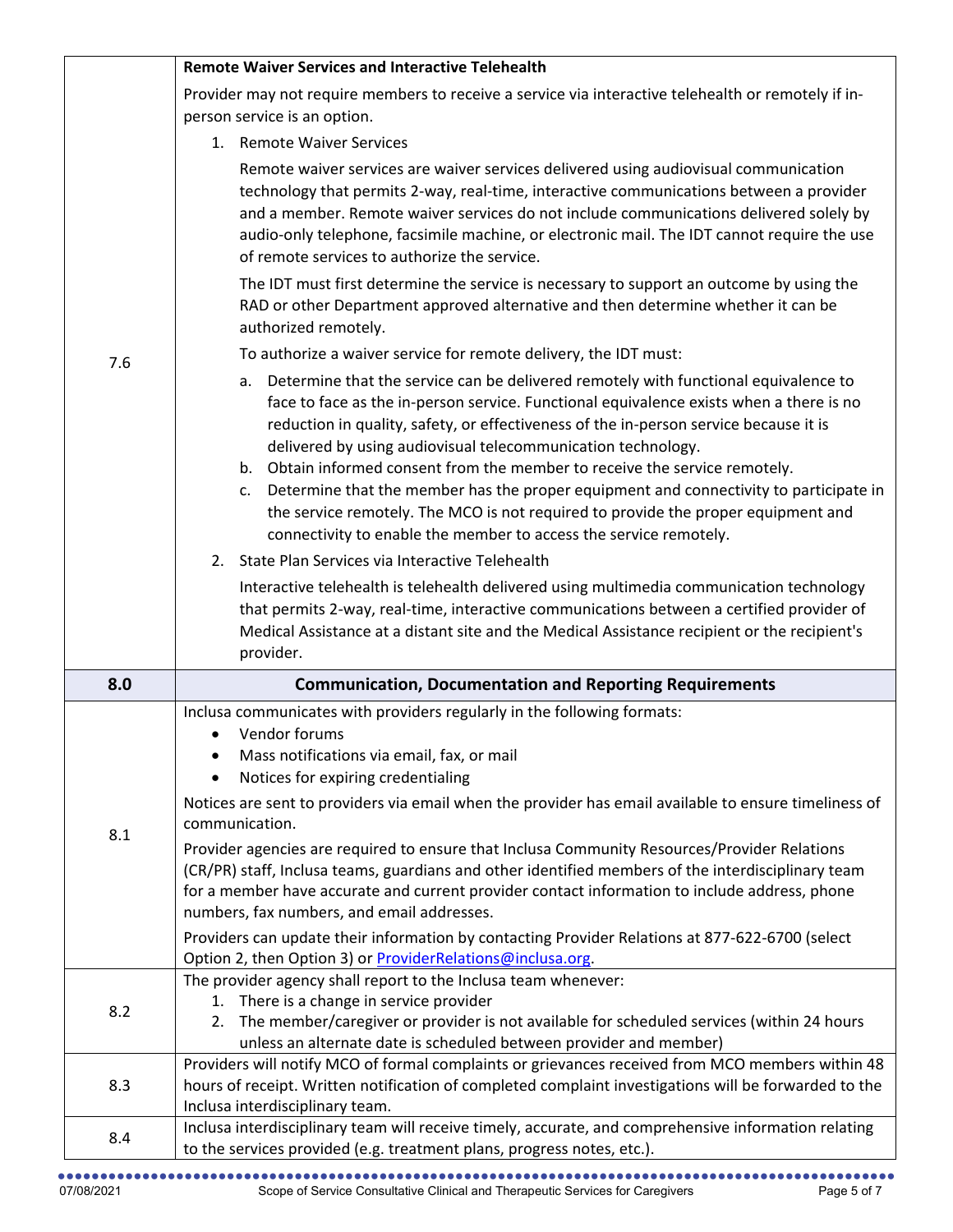|     | <b>Member Incidents</b>                                                                                                                                                                                                                                                                                                                                                                                                                                                                                                                                                                                                                                                                                                                                                                                                                                                                                                                                                                                                                                                                                                                                                                                                                                                                              |
|-----|------------------------------------------------------------------------------------------------------------------------------------------------------------------------------------------------------------------------------------------------------------------------------------------------------------------------------------------------------------------------------------------------------------------------------------------------------------------------------------------------------------------------------------------------------------------------------------------------------------------------------------------------------------------------------------------------------------------------------------------------------------------------------------------------------------------------------------------------------------------------------------------------------------------------------------------------------------------------------------------------------------------------------------------------------------------------------------------------------------------------------------------------------------------------------------------------------------------------------------------------------------------------------------------------------|
| 8.5 | Provider agencies shall report all member incidents to the Inclusa team. Providers must promptly<br>communicate with the Inclusa team regarding any incidents, situations or conditions that have<br>endangered or, if not addressed, may endanger the health and safety of the member.<br>Acceptable means of communicating member incidents to the Inclusa team would be via phone, fax<br>or email within 24 hours. Additional documentation of incidents may be requested by the team or<br>Inclusa Quality Assurance.                                                                                                                                                                                                                                                                                                                                                                                                                                                                                                                                                                                                                                                                                                                                                                           |
|     | Incident reporting resources and training are available in the Providers section of the Inclusa website<br>at www.inclusa.org.                                                                                                                                                                                                                                                                                                                                                                                                                                                                                                                                                                                                                                                                                                                                                                                                                                                                                                                                                                                                                                                                                                                                                                       |
| 8.6 | The provider shall give at least 30 days' advance notice to the Inclusa team when it's unable to<br>provide authorized services to an individual member's caregivers. The agency shall be responsible to<br>provide authorized services during this time period.<br>The Inclusa team or designated staff person will notify the provider when services are to be<br>discontinued. The Inclusa team will make every effort to notify the provider at least 30 days in<br>advance.                                                                                                                                                                                                                                                                                                                                                                                                                                                                                                                                                                                                                                                                                                                                                                                                                     |
|     | The agency must maintain the following documentation; and make available for review by Inclusa                                                                                                                                                                                                                                                                                                                                                                                                                                                                                                                                                                                                                                                                                                                                                                                                                                                                                                                                                                                                                                                                                                                                                                                                       |
| 8.7 | upon request:<br>Verification of criminal and caregiver background checks<br>$\bullet$                                                                                                                                                                                                                                                                                                                                                                                                                                                                                                                                                                                                                                                                                                                                                                                                                                                                                                                                                                                                                                                                                                                                                                                                               |
|     | Verification that each provider meets staff qualifications<br>$\bullet$                                                                                                                                                                                                                                                                                                                                                                                                                                                                                                                                                                                                                                                                                                                                                                                                                                                                                                                                                                                                                                                                                                                                                                                                                              |
|     | Documentation related to training methods, including frequency<br>$\bullet$                                                                                                                                                                                                                                                                                                                                                                                                                                                                                                                                                                                                                                                                                                                                                                                                                                                                                                                                                                                                                                                                                                                                                                                                                          |
| 9.0 | <b>Quality Assurance</b>                                                                                                                                                                                                                                                                                                                                                                                                                                                                                                                                                                                                                                                                                                                                                                                                                                                                                                                                                                                                                                                                                                                                                                                                                                                                             |
| 9.1 | <b>Purpose</b><br>Inclusa quality assurance activities are a systematic, departmental approach to ensuring and<br>recognizing a specified standard or level of care expected of subcontracted providers. These<br>methodologies are established to review and inspect subcontracted provider performance and<br>compliance.<br>Inclusa will measure a spectrum of outcomes against set standards to elicit the best picture of<br>provider quality.<br>Inclusa provider quality assurance practices:<br>1) Establish the definition of quality services;<br>2) Assess and document performance against these standards; and<br>Detail corrective measures to be taken if problems are detected.<br>3)<br>It is the responsibility of providers and provider agencies to maintain the regulatory and contractual<br>standards as outlined in this section. Inclusa will monitor compliance with these standards to ensure<br>the services purchased are of the highest quality.<br>Resulting action may include recognition of performance at or above acceptable standards, working<br>with the provider to repair and correct performance if it is below an acceptable standard, or action<br>up to termination of services and/or contract should there be failure to achieve acceptable standards |
| 9.2 | and compliance with contract expectations.<br><b>Quality Performance Indicators</b><br>Education/Training of staff- Effective training of staff members in all aspects of their job,<br>including handling emergency situations. Established procedures for appraising staff<br>performance and for effectively modifying poor performance where it exists.<br>Performance record of contracted activities-<br>tracking of number, frequency, and outcomes of assigned Inclusa Quality Teams<br>$\circ$<br>related to provider performance<br>tracking of successful service provision (member achieving goals/outcomes,<br>$\circ$<br>increased member independence and community participation, etc.)                                                                                                                                                                                                                                                                                                                                                                                                                                                                                                                                                                                              |